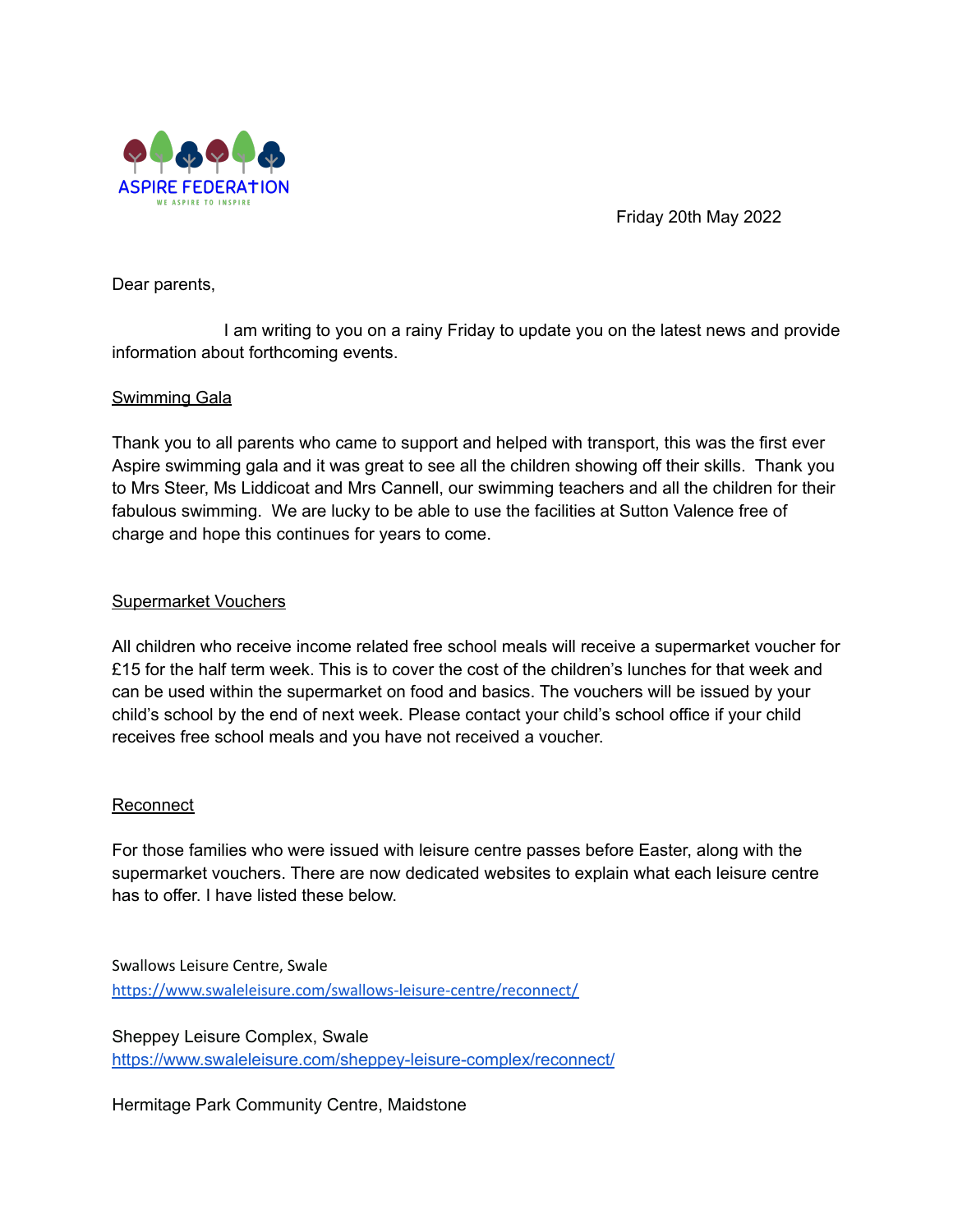#### <https://hermitagepark.org/whats-on>

Maidstone Leisure Centre, Maidstone <https://www.maidstoneleisure.com/reconnect/>

Tenterden Leisure Centre, Ashford <https://www.tenterdenleisure.com/reconnect/>

Meopham Leisure Centre, Gravesham <https://www.meophamleisure.com/reconnect/>

Please see the relevant centre pages for details of their exact offer, as these differ slightly at each site.

Reconnect is a Kent County Council led, community based programme designed to get Kent's children and young people thriving following the pandemic.

Clubs, businesses and organisations have come together to create fabulous opportunities for children and young people. Together they can have fun, catch up on missed learning, engage in sports and activities, trips and experiences, receive mental health support, regain their confidence and gain access to career development opportunities. <https://www.kent.gov.uk/education-and-children/schools/reconnect>

# **There are discounted activities available for all children (up to 18 years, or 25 if referred), however further discounts are available to children eligible for Free School Meals.**

To take part in the Reconnect activities, families need to simply visit the reception at the leisure centre with their electronic 'Reconnect Card/Voucher' that you should have circulated to them. In addition, a child is part of a supported group and is eligible via referral, please ask a representative of this body to make contact directly.

Some activities require booking in advance.

## Jubilee celebrations

Please see below for a reminder of the information regarding the Jubilee celebrations which were in my letter last week.

Jubilee Celebrations - Friday 27th May 2022

There have been some queries about this event so I will attempt to answer some of these below.

Platts Heath site will close at 12pm, as children have been invited to attend a picnic at Ulcombe. Kingswood and Leeds and Broomfield Sites will close at 1.15pm after the children have eaten lunch.